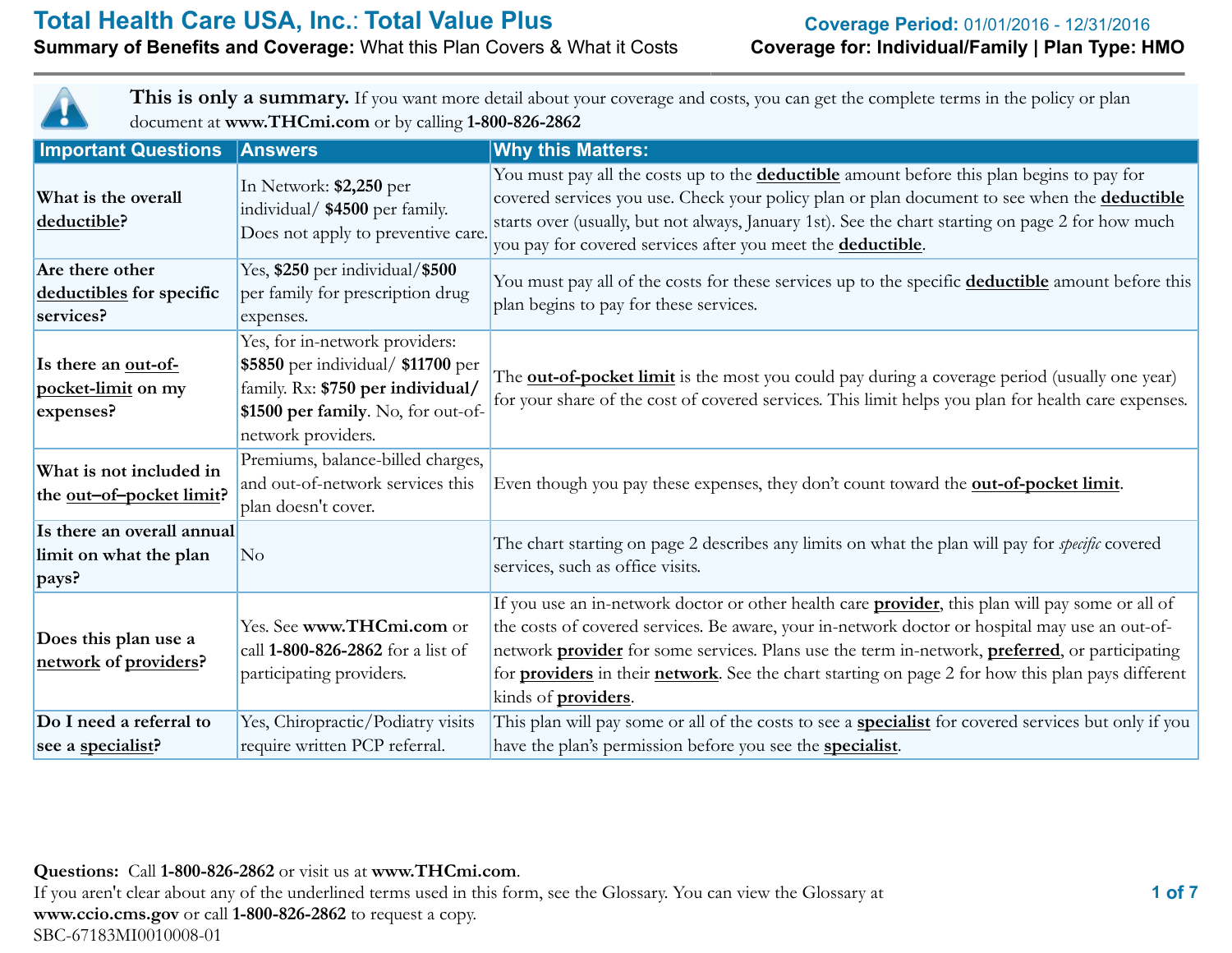| <b>Important Questions Answers</b> | <b>Why this Matters:</b>                                                                   |
|------------------------------------|--------------------------------------------------------------------------------------------|
| Are there services this            | Some of the services this plan doesn't cover are listed on page 5. See your policy or plan |
| plan doesn't cover?                | document for additional information about excluded services.                               |

- **Copayments** are fixed dollar amounts (for example, \$15) you pay for covered health care, usually when you receive the service
- **Coinsurance** is *your* share of the costs of a covered service, calculated as a percent of the **allowed amount** for the service. For example, if the plan's **allowed amount** for an overnight hospital stay is \$1,000, your **coinsurance** payment of 20% would be \$200. This may change if you haven't met your **deductible**.
	- The amount the plan pays for covered services is based on the **allowed amount**. If an out-of-network **provider** charges more than the **allowed amount** you may have to pay the difference. For example, if an out-of-network hospital charges \$1,500 for an overnight stay and the **allowed amount** is \$1,000, you may have to pay the \$500 difference. (This is called **balance billing**).
	- This plan may encourage you to use in-network **providers** by charging you lower **deductibles**, **copayments**, and **coinsurance** amounts.

| <b>Common Medical</b><br>Event                               | <b>Services You May Need</b>                     | <b>Your Cost If</b><br>You Use an In-<br>network Provider network Provider | <b>Your Cost If You</b> | Use an Out-of- Limitations & Exceptions                                                                                          |
|--------------------------------------------------------------|--------------------------------------------------|----------------------------------------------------------------------------|-------------------------|----------------------------------------------------------------------------------------------------------------------------------|
| If you visit a health<br>care provider's office<br>or clinic | Primary care visit to treat an injury or illness | 20% Coinsurance<br>after deductible                                        | Not covered             | $---None---$                                                                                                                     |
|                                                              | Specialist visit                                 | 20% Coinsurance<br>after deductible                                        | Not covered             | $---None---$                                                                                                                     |
|                                                              | Other practitioner office visit                  | 20% Coinsurance<br>after deductible                                        | Not covered             | $---None---$                                                                                                                     |
|                                                              | Preventive care/screening/immunization           | No Charge                                                                  | Not covered             | $---None---$                                                                                                                     |
| If you have a test                                           | Diagnostic test (x-ray, blood work)              | 20% Coinsurance<br>after deductible                                        | Not covered             | Authorization requirements change<br>frequently. To determine if a service<br>requires authorization, log into<br>www.THCmi.com. |
|                                                              | Imaging (CT/PET scans, MRIs)                     | 20% Coinsurance<br>after deductible                                        | Not covered             | Written PCP referral required                                                                                                    |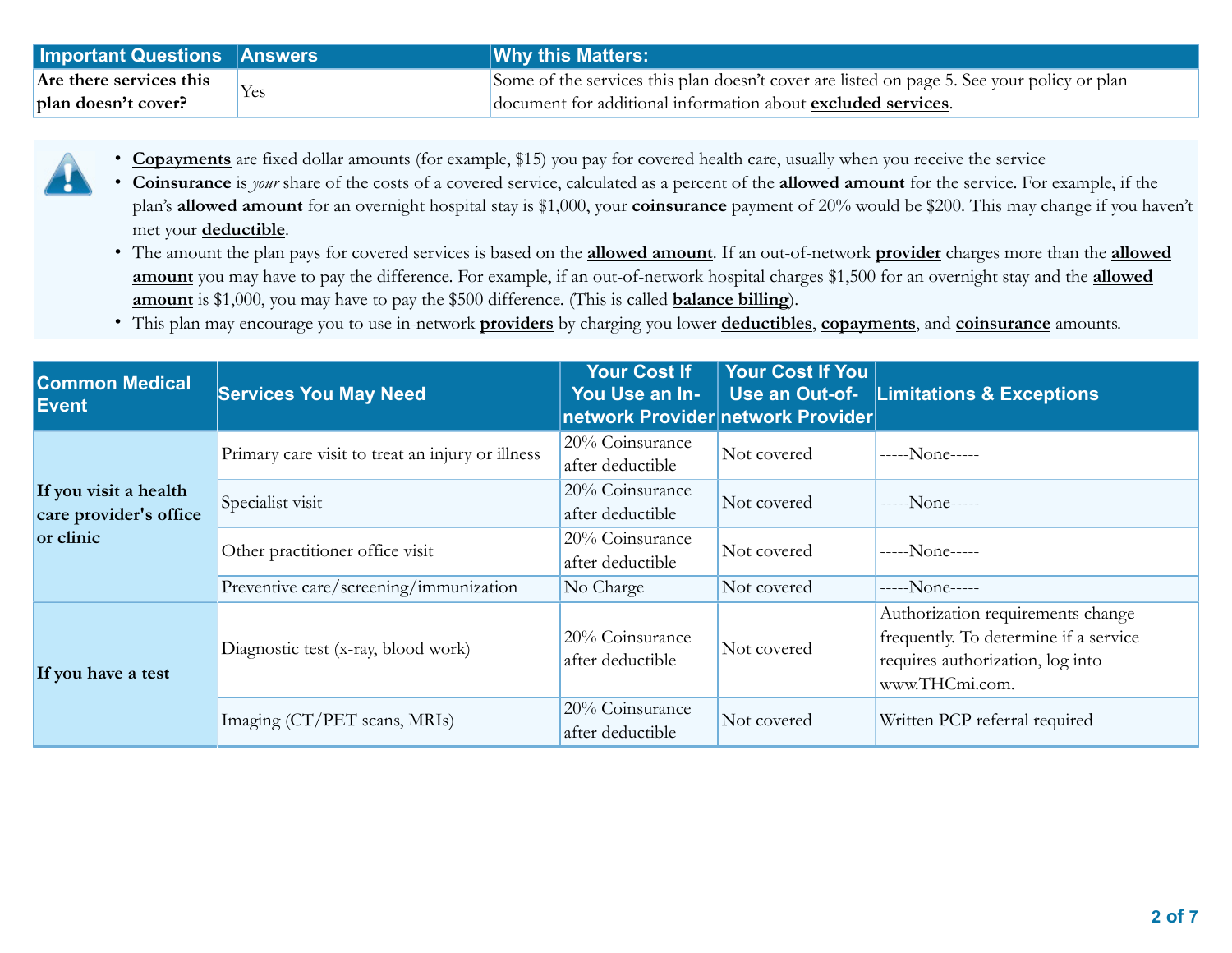| <b>Common Medical</b><br><b>Event</b>                                           | <b>Services You May Need</b>                   | <b>Your Cost If</b><br>You Use an In- | <b>Your Cost If You</b><br>Use an Out-of-<br>network Provider network Provider | <b>Limitations &amp; Exceptions</b>                                   |
|---------------------------------------------------------------------------------|------------------------------------------------|---------------------------------------|--------------------------------------------------------------------------------|-----------------------------------------------------------------------|
| If you need drugs to                                                            | Generic drugs                                  | 20% Coinsurance<br>after deductible   | Not covered                                                                    | Retail Prescription: up to 30 day supply<br>Mail Order: 90 day supply |
| treat your illness or<br>condition                                              | Preferred brand drugs                          | 20% Coinsurance<br>after deductible   | Not covered                                                                    | Retail Prescription: up to 30 day supply<br>Mail Order: 90 day supply |
| More information about<br>prescription drug<br>coverage is available at         | Non-preferred brand drugs                      | 20% Coinsurance<br>after deductible   | Not covered                                                                    | Retail Prescription: up to 30 day supply<br>Mail Order: 90 day supply |
| www.THCmi.com.                                                                  | Specialty drugs                                | 20% Coinsurance<br>after deductible   | Not covered                                                                    | Specialty Prescription: up to 30 day supply                           |
| If you have outpatient                                                          | Facility fee (e.g., ambulatory surgery center) | 20% Coinsurance<br>after deductible   | Not covered                                                                    | Written PCP referral required.                                        |
| surgery                                                                         | Physician/surgeon fees                         | 20% Coinsurance<br>after deductible   | Not covered                                                                    | Written PCP referral required.                                        |
| If you need immediate<br>medical attention                                      | Emergency room services                        | 20% Coinsurance<br>after deductible   | 20% Coinsurance<br>after deductible                                            | -----None-----                                                        |
|                                                                                 | Emergency medical transportation               | 20% Coinsurance<br>after deductible   | 20% Coinsurance<br>after deductible                                            | -----None-----                                                        |
|                                                                                 | Urgent care                                    | $20%$ Coinsurance<br>after deductible | Not covered                                                                    | -----None-----                                                        |
| If you have a hospital                                                          | Facility fee (e.g., hospital room)             | 20% Coinsurance<br>after deductible   | Not covered                                                                    | Prior approval required.                                              |
| stay                                                                            | Physician/surgeon fee                          | 20% Coinsurance<br>after deductible   | Not covered                                                                    | Prior approval required.                                              |
|                                                                                 | Mental/Behavioral health outpatient services   | 20% Coinsurance<br>after deductible   | Not covered                                                                    | Prior approval required                                               |
| If you have mental<br>health, behavioral<br>health, or substance<br>abuse needs | Mental/Behavioral health inpatient services    | 20% Coinsurance<br>after deductible   | Not covered                                                                    | Prior approval required                                               |
|                                                                                 | Substance use disorder outpatient services     | 20% Coinsurance<br>after deductible   | Not covered                                                                    | Prior approval required                                               |
|                                                                                 | Substance use disorder inpatient services      | 20% Coinsurance<br>after deductible   | Not covered                                                                    | Prior approval required                                               |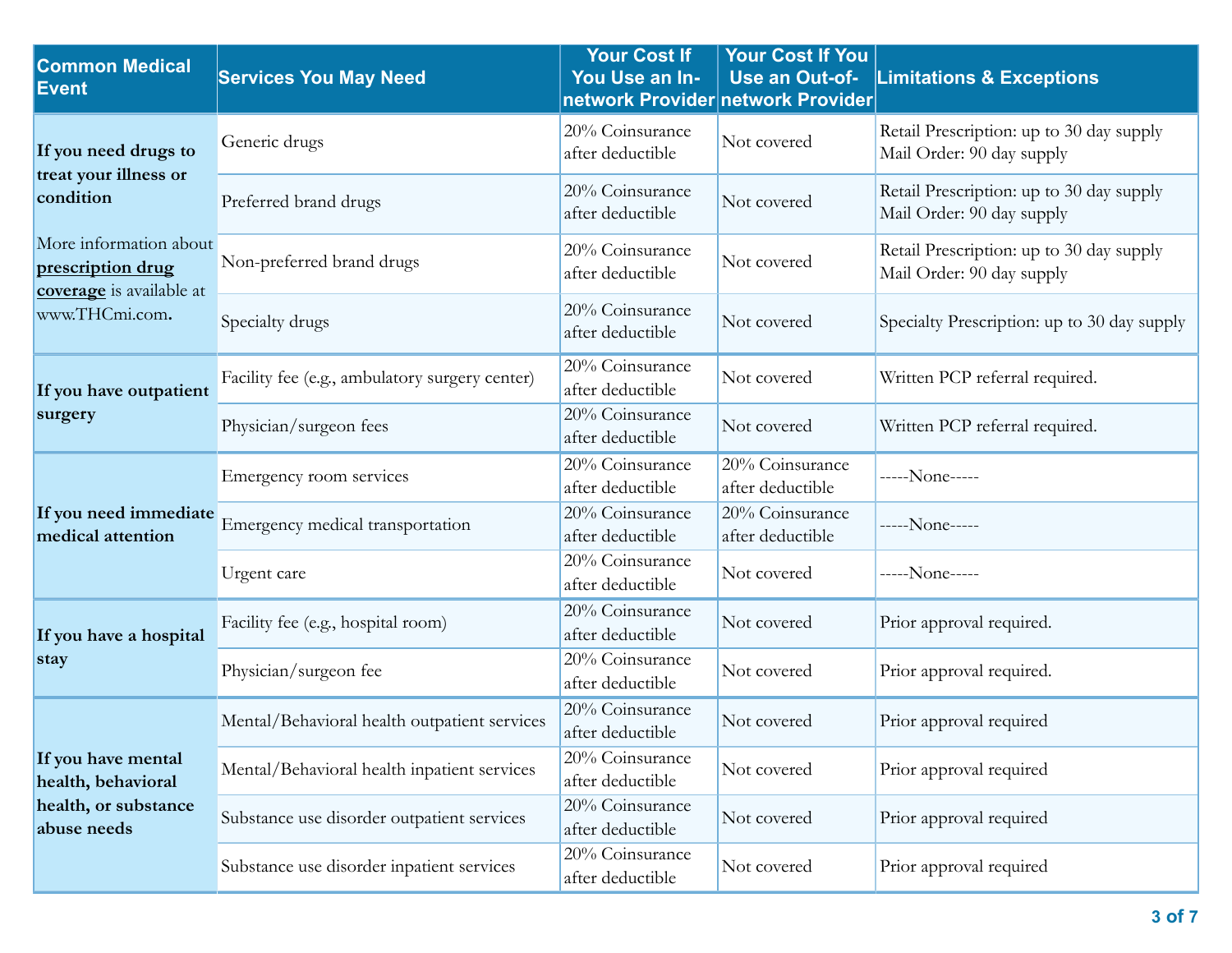| <b>Common Medical</b><br><b>Event</b>                                   | <b>Services You May Need</b>        | Your Cost If<br>You Use an In-      | <b>Your Cost If You</b><br>Use an Out-of-<br>network Provider network Provider | <b>Limitations &amp; Exceptions</b>                                                                                                                                                                                                                                             |
|-------------------------------------------------------------------------|-------------------------------------|-------------------------------------|--------------------------------------------------------------------------------|---------------------------------------------------------------------------------------------------------------------------------------------------------------------------------------------------------------------------------------------------------------------------------|
| If you are pregnant                                                     | Prenatal and postnatal care         | No Charge                           | Not covered                                                                    | -----None-----                                                                                                                                                                                                                                                                  |
|                                                                         | Delivery and all inpatient services | 20% Coinsurance<br>after deductible | Not covered                                                                    | No prior authorization required for<br>hospital stays for a mother & her newborn<br>of up to 48 hrs following vaginal delivery &<br>96 hrs following cesarean section.                                                                                                          |
| If you need help<br>recovering or have<br>other special health<br>needs | Home health care                    | 20% Coinsurance<br>after deductible | Not covered                                                                    | Prior approval required, covered up to a<br>maximum of 45 days per calendar year.                                                                                                                                                                                               |
|                                                                         | Rehabilitation services             | 20% Coinsurance<br>after deductible | Not covered                                                                    | Prior approval required. Physical &<br>Occupational Therapy (including<br>Osteopathic and Chiropractic<br>Manipulation) limited to a combined 30<br>visits/year. Speech Therapy limited to 30<br>visits /year. Cardiac & Pulmonary Rehab<br>limit to a combined 30 visits/year. |
|                                                                         | Habilitation services               | 20% Coinsurance<br>after deductible | Not covered                                                                    | Prior approval required                                                                                                                                                                                                                                                         |
|                                                                         | Skilled nursing care                | 20% Coinsurance<br>after deductible | Not covered                                                                    | Prior approval required for Skilled Nursing<br>Care, Inpatient Rehabilitative Services and<br>Sub Acute Care. Limit to 45 days per year.                                                                                                                                        |
|                                                                         | Durable medical equipment           | No Charge                           | Not covered                                                                    | Authorization requirements change<br>frequently. To determine if a service<br>requires authorization, log into<br>www.THCmi.com.                                                                                                                                                |
|                                                                         | Hospice service                     | 20% Coinsurance<br>after deductible | Not covered                                                                    | Prior approval required, covered up to a<br>maximum of 45 days per calendar year                                                                                                                                                                                                |
|                                                                         | Eye exam                            | No Charge                           | Not covered                                                                    | 1 exam per Year                                                                                                                                                                                                                                                                 |
| If your child needs<br>dental or eye care                               | Glasses                             | No Charge                           | Not covered                                                                    | 1 pair per year up to age 18. Limited to 1<br>pair every 2 years for adults 18 and over.                                                                                                                                                                                        |
|                                                                         | Dental check-up                     | Not covered                         | Not covered                                                                    | -----None-----                                                                                                                                                                                                                                                                  |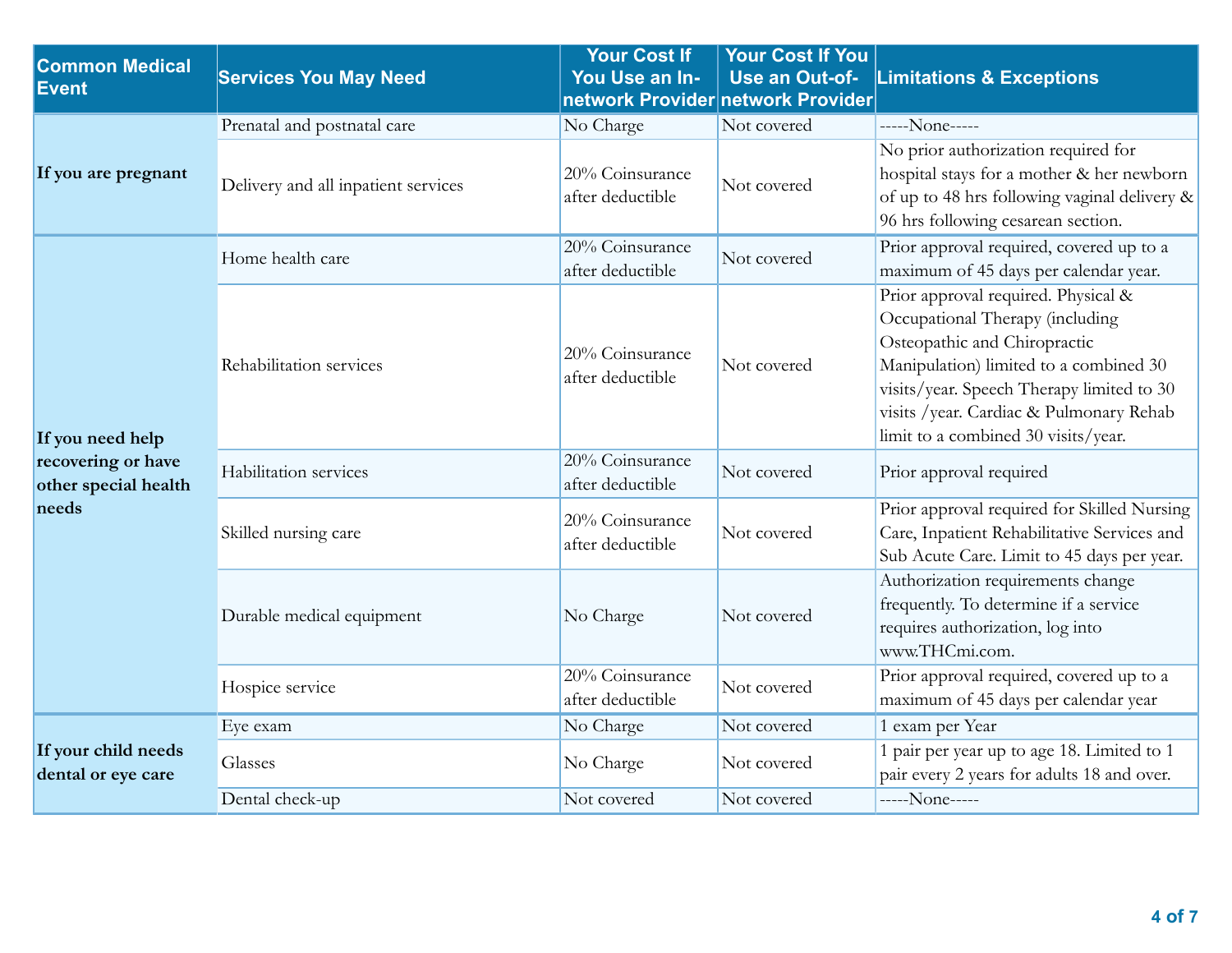# **Excluded Services & Other Covered Services**

| Services Your Plan Does Not Cover (This isn't a complete list. Check your policy or plan document for other excluded services.) |  |  |  |  |
|---------------------------------------------------------------------------------------------------------------------------------|--|--|--|--|
| • Dental care (Adult)<br>• Non-emergency care when traveling outside the<br>U.S.                                                |  |  |  |  |
|                                                                                                                                 |  |  |  |  |

**Other Covered Services (This isn't a complete list. Check your policy or plan document for other covered services and your costs for these services.)**

• Bariatric surgery • Hearing aids

<span id="page-4-0"></span>• Chiropractic care

• Routine eye care (Adult)

• Cosmetic surgery (Medically Necessary)

• Weight loss programs

### **Your Rights to Continue Coverage**

Federal and State laws may provide protections that allow you to keep this health insurance coverage as long as you pay your **premium**. There are exceptions, however, such as if:

- You commit fraud
- The insurer stops offering services in the State
- You move outside the coverage area

For more information on your rights to continue coverage, contact the insurer at 1-800-826-2862. You may also contact your state insurance department at Department of Insurance and Financial Services, PO Box 30220 Lansing, MI 48909-7720, Phone No. 1-877-999-6442.

# **Your Grievance and Appeals Rights:**

If you have a complaint or are dissatisfied with a denial of coverage for claims under your plan, you may be able to **appeal** or file a **grievance**. For questions about your rights, this notice, or assistance, you can contact: Total Health Care USA, 3011 W. Grand Blvd. Suite 1600 Detroit, MI 48202, Phone No. 1-800-826-6442.

Department of Insurance and Financial Services, PO Box 30220 Lansing, MI 48909-7720, Phone No. 1-877-999-6442.

# **Does this Coverage Provide Minimum Essential Coverage?**

The Affordable Care Act requires most people to have health care coverage that qualifies as "minimum essential coverage." **This plan or policy does provide minimum essential coverage.**

# **Does this Coverage Meet the Minimum Value Standard?**

The Affordable Care Act establishes a minimum value standard of benefits of a health plan. The minimum value standard is 60% (actuarial value). **This health coverage does meet the minimum value standard for the benefits it provides.**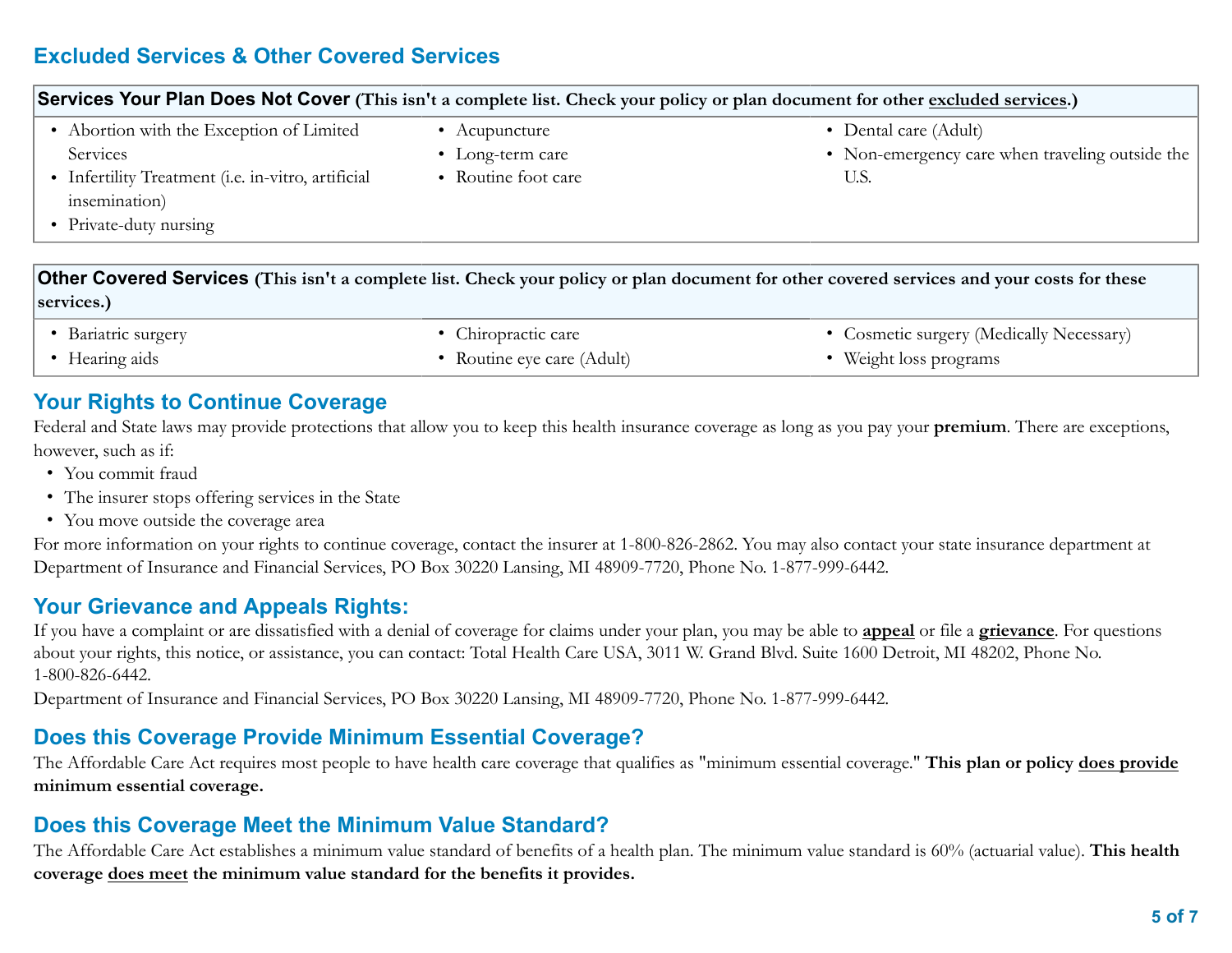# **Language Access Services:**

Spanish (Español): Para obtener asistencia en Español, llame al 1-800-826-2862.

*To see examples of how this plan might cover costs for a sample medical situation, see the next page.*

# **About these Coverage Examples:**

These examples show how this plan might cover medical care in given situations. Use these examples to see, in general, how much financial protection a sample patient might get if they are covered under different plans.



**This is not a cost estimator.**

Don't use these examples to estimate your actual costs under this plan. The actual care you receive will be different from these examples, and the cost of that care will also be different.

See the next page for important information about these examples.

### **Having a baby** (normal delivery)

- **Amount owed to providers:** \$7,540
- **Plan pays** \$4,120
- **Patient pays** \$3,420

### **Sample care costs:**

| <b>Patient pays</b>        |         |
|----------------------------|---------|
| Total                      | \$7,540 |
| Vaccines, other preventive | \$40    |
| Radiology                  | \$200   |
| Prescriptions              | \$200   |
| Laboratory tests           | \$500   |
| Anesthesia                 | \$900   |
| Hospital charges (baby)    | \$900   |
| Routine obstetric care     | \$2,100 |
| Hospital charges (mother)  | \$2,700 |
|                            |         |

| Deductibles          | \$2,270 |
|----------------------|---------|
| Copays               | \$0     |
| Coinsurance          | \$1,000 |
| Limits or exclusions | \$150   |
| Total                | \$3,420 |

# **Managing type 2 diabetes**

(routine maintenance of a well-controlled condition)

- **Amount owed to providers:** \$5,400
- **Plan pays** \$2,300
- **Patient pays** \$3,100

#### **Sample care costs:**

| Prescriptions                  | \$2,900 |
|--------------------------------|---------|
| Medical Equipment and Supplies | \$1,300 |
| Office Visits and Procedures   | \$700   |
| Education                      | \$300   |
| Laboratory tests               | \$100   |
| Vaccines, other preventive     | \$100   |
| Total                          | \$5,400 |

# **Patient pays**

| Deductibles          | \$2,500 |
|----------------------|---------|
| Copays               | \$0     |
| Coinsurance          | \$520   |
| Limits or exclusions | \$80    |
| Total                | \$3,100 |